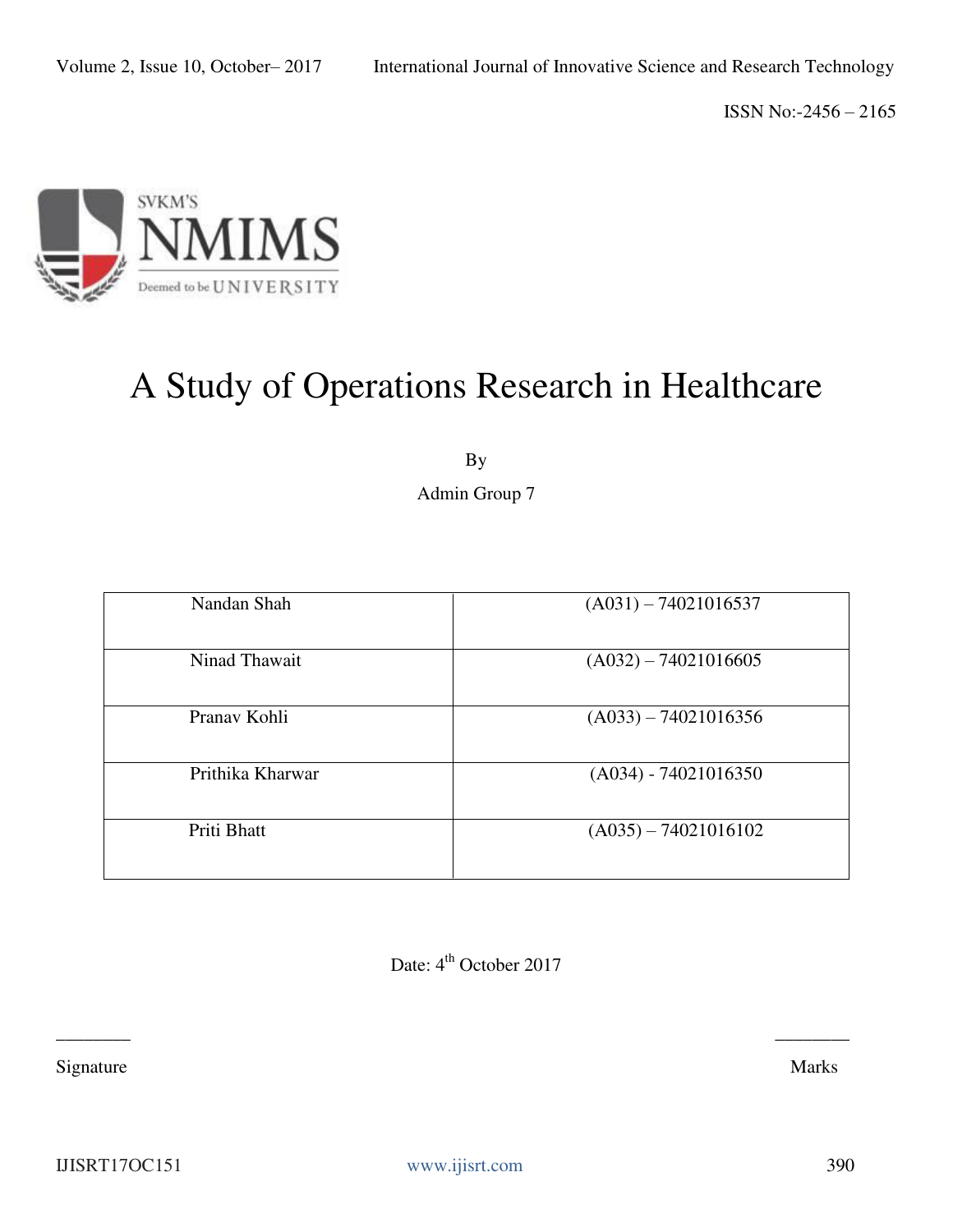# **ACKNOWLEDGEMENTS**

The following research paper has been done under the guidance of Mrs. Tahereem Bardi, our Operations Research professor for the third semester, at NMIMS university's Anil Surendra Modi School Of Commerce. We would like to thank her for her support and also show our gratitude towards her for giving the valuable insights which has made this research paper possible.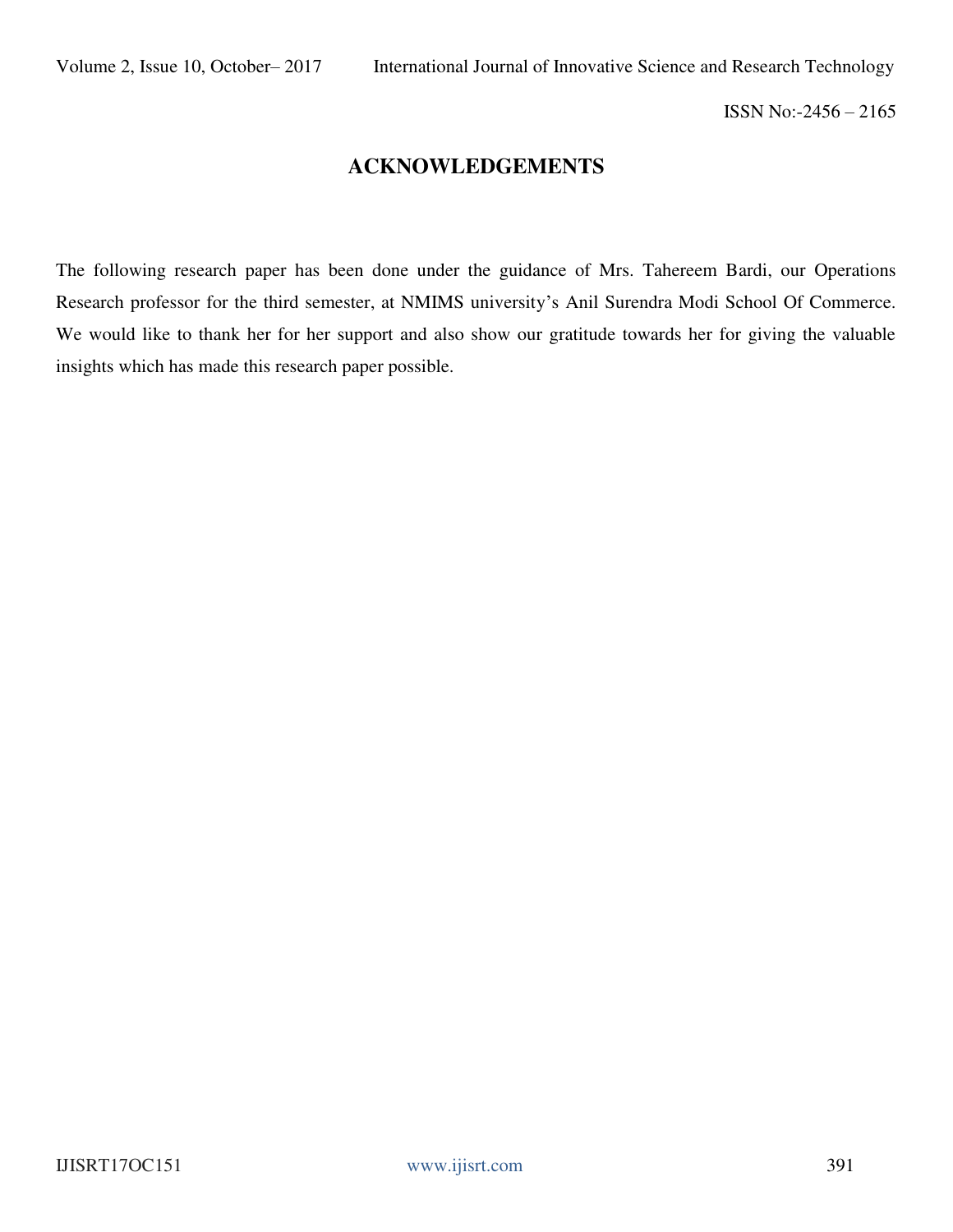# **INDEX**

| <b>PAGE NUMBER</b> | <b>PARTICULARS</b>                                                                                                                                                       |
|--------------------|--------------------------------------------------------------------------------------------------------------------------------------------------------------------------|
| $\overline{4}$     | Abstract                                                                                                                                                                 |
| $\overline{4}$     | Keywords                                                                                                                                                                 |
| 5                  | Objectives                                                                                                                                                               |
| 5                  | Methodology                                                                                                                                                              |
| $6 - 14$           | Analysis-<br>Healthcare planning<br>I.<br>Healthcare Management & Logistics<br>П.<br><b>Healthcare Practices</b><br>III.<br>IV.<br>Specialised and Preventive Healthcare |
| 15                 | <b>Conclusion/Recommendation</b>                                                                                                                                         |
| 17-19              | Appendix/References, Bibliography/Webliography                                                                                                                           |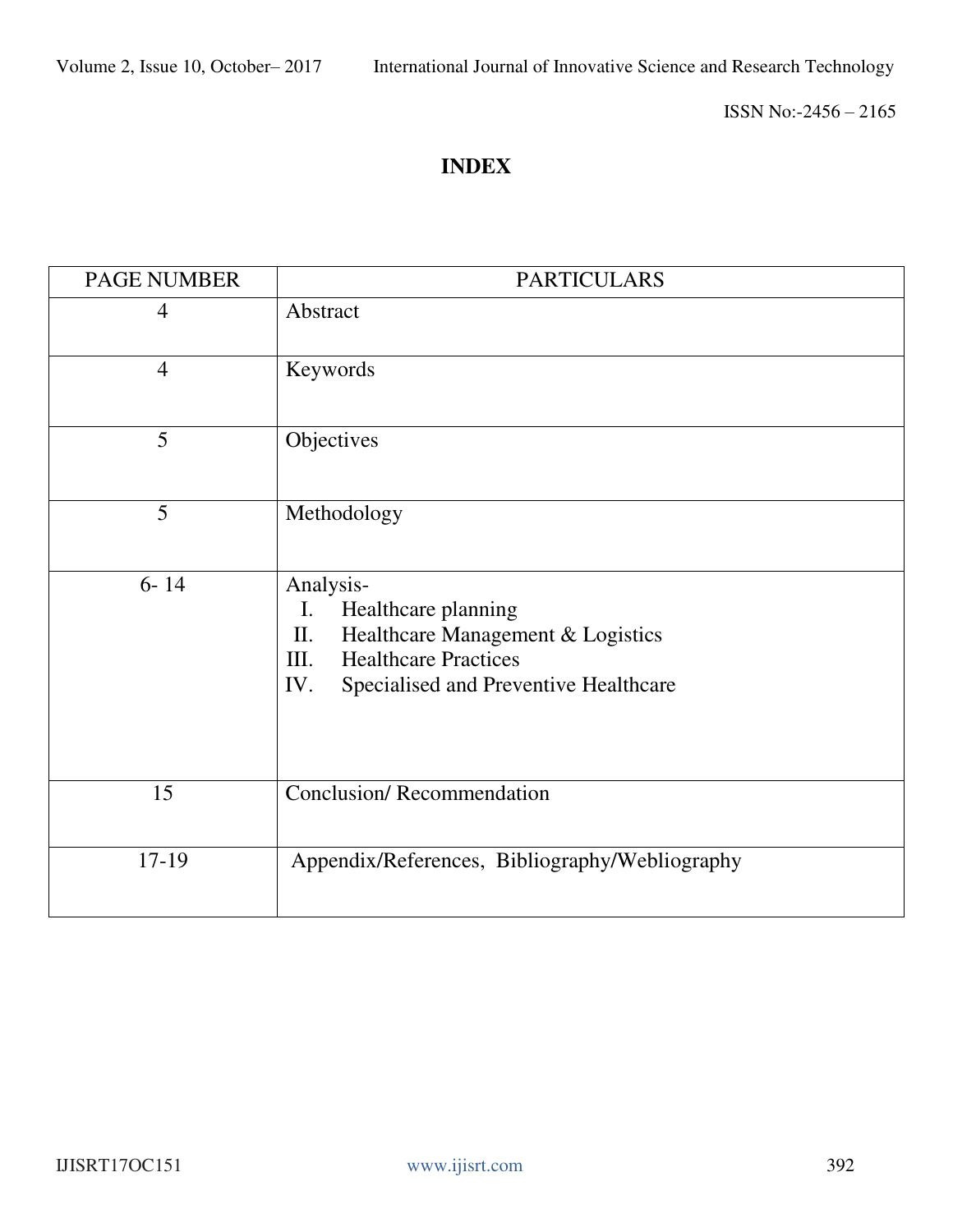# **ABSTRACT**

For more than 30 years, Operations Research teams have shown great interest in the field of healthcare and medical delivery systems and how they function around the globe. In the past few years, the birth rates have been decreasing considerably, especially in developed countries. Along with that, the average global lifespan and longevity has also been rising. Healthcare has obviously proven to be an important aspect in today's modern and fast paced world, where optimization of scarce resources is the utmost need of the hour. The attention has gradually expanded from merely resource allocation and has moved forward towards strategic planning, in order to include operational issues, namely- resource scheduling and treatment planning.

This research paper studies the various application and uses of Operations Research in the area of healthcare delivery systems and their effectiveness. This paper reviews and assesses the major contributions involving contemporary optimisation issues in this particular area of study. The study highlights the research activities in current use, throwing light on the optimisation issues faced by the industry, along with the methods used to find solutions to the optimisation problems and putting them into practice.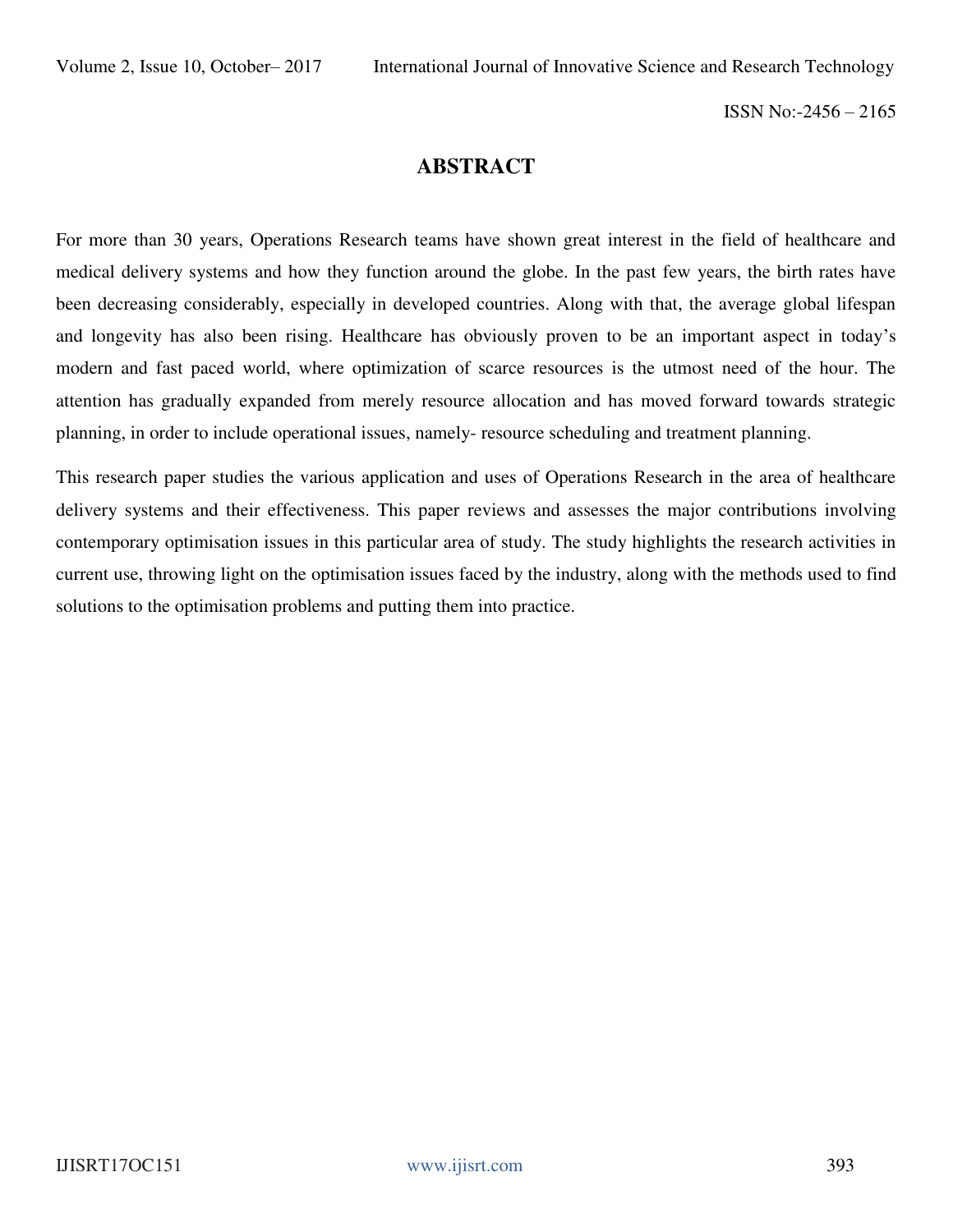# **KEYWORDS**

Keywords used in the analysis:

Location selection, P-medium models, demand forecasting, network models, demographic groupings, scheduling, simulations, optimization, diminishment, hybrid, crises, constrains, logistics, stock level, drug allocation, disease diagnostics.

Specialised healthcare, preventive healthcare, organ allocation, medical simulation, vaccine algorithm, HIV prevention program, medical screening programmes, treatment planning, medical therapeutics, diabetes complications, healthcare cost, dynamic programming algorithm, linear formulations, non-linear formulations.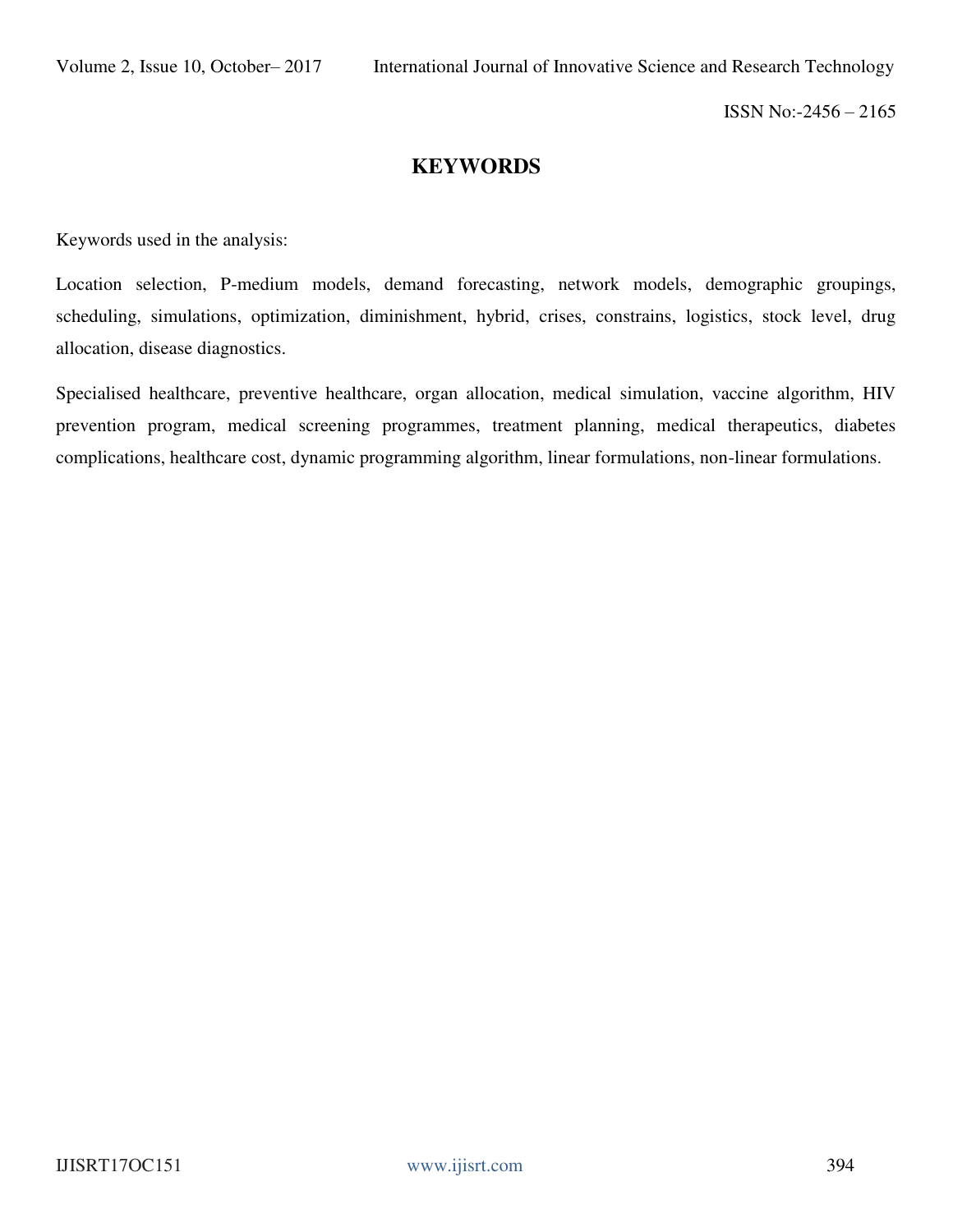## **OBJECTIVES**

To show that Operations Research has a crucial and vital role to play in making and developing a stronger healthcare system, in order to improve the system's performance and its impact and effect on the public health.

Another aim is to showcase the current working definitions of operations research, implementations research and the present healthcare systems research to provide greater clarity for scientists, policy makers and donors working towards the betterment of the global healthcare systems.

# **METHODOLOGY**

The following research is a secondary research, and is qualitative in nature combined with a few statistical numbers in lieu of the current global healthcare scenario. The major source of information for this paper and its analysis has been other published papers, books, articles, web blogs and medical journals that provide an insight to the systems and challenges for our topic. We also went through a few hospital journals and medical magazines with related articles.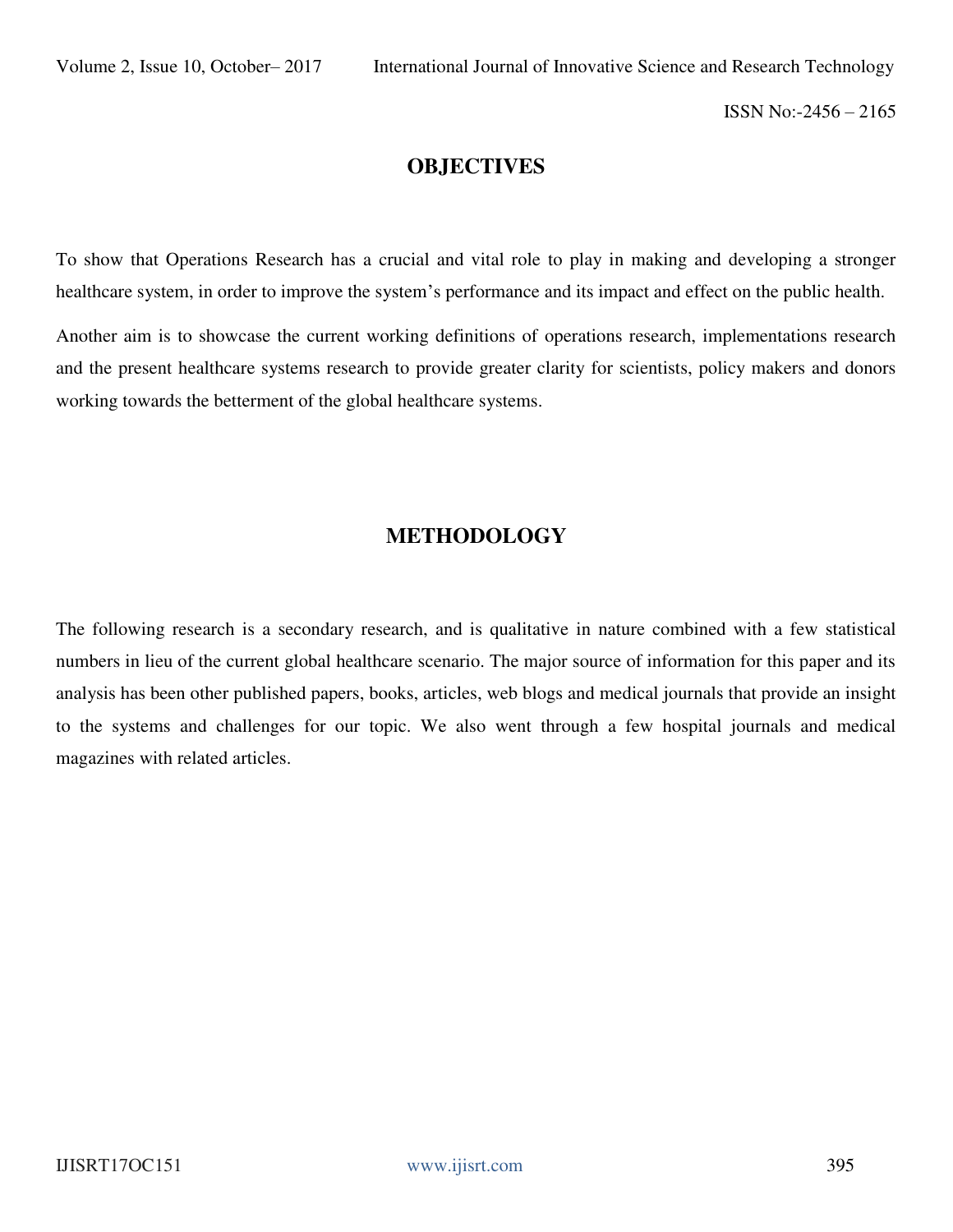# **1. ANALYSIS**

### **A. HEALTHCARE PLANNING**

In today's world where countries are emphasizing more and more on providing a better lifestyle for their people and to provide a better lifestyle, it is very important for the country has to have a sound health care system.

Planning is setting of up objectives and then devising strategies to attain those objectives in such a way that there is minimal wastage. Planning is really important in healthcare because wastage or misuse of resources could lead to be fatal. Healthcare planning is making sure that proper and adequate healthcare facilities are provided where they are most needed.

Operations Research can be used for optimization and cost-control measures. OR in health can help estimation of future demand for services in order to build enough capacity or selection of hospital locations for covering a target population or design of the emergency facilities for efficient handling of patients.

#### *a). Location selection*

Location selection is selecting a location for the health care facility which will help cover maximum number of people and also be a viable location. Daskin and Dean reviewed location covering, maximal covering and Pmedium models for addressing the location planning issue in healthcare. They presented a novel application of the set covering model for analysing cytological samples.

#### *b). Healthcare Centres*

Location problems arising in developing countries like India have been discussed by several authors.

Smith studied planning of sustainable community healthcare in the rural areas of developing countries. They considered both top-down and bottom-up hierarchical location models for the efficient planning of community health schemes and proposed a Mixed Integer Program for determining the locations of maximal number of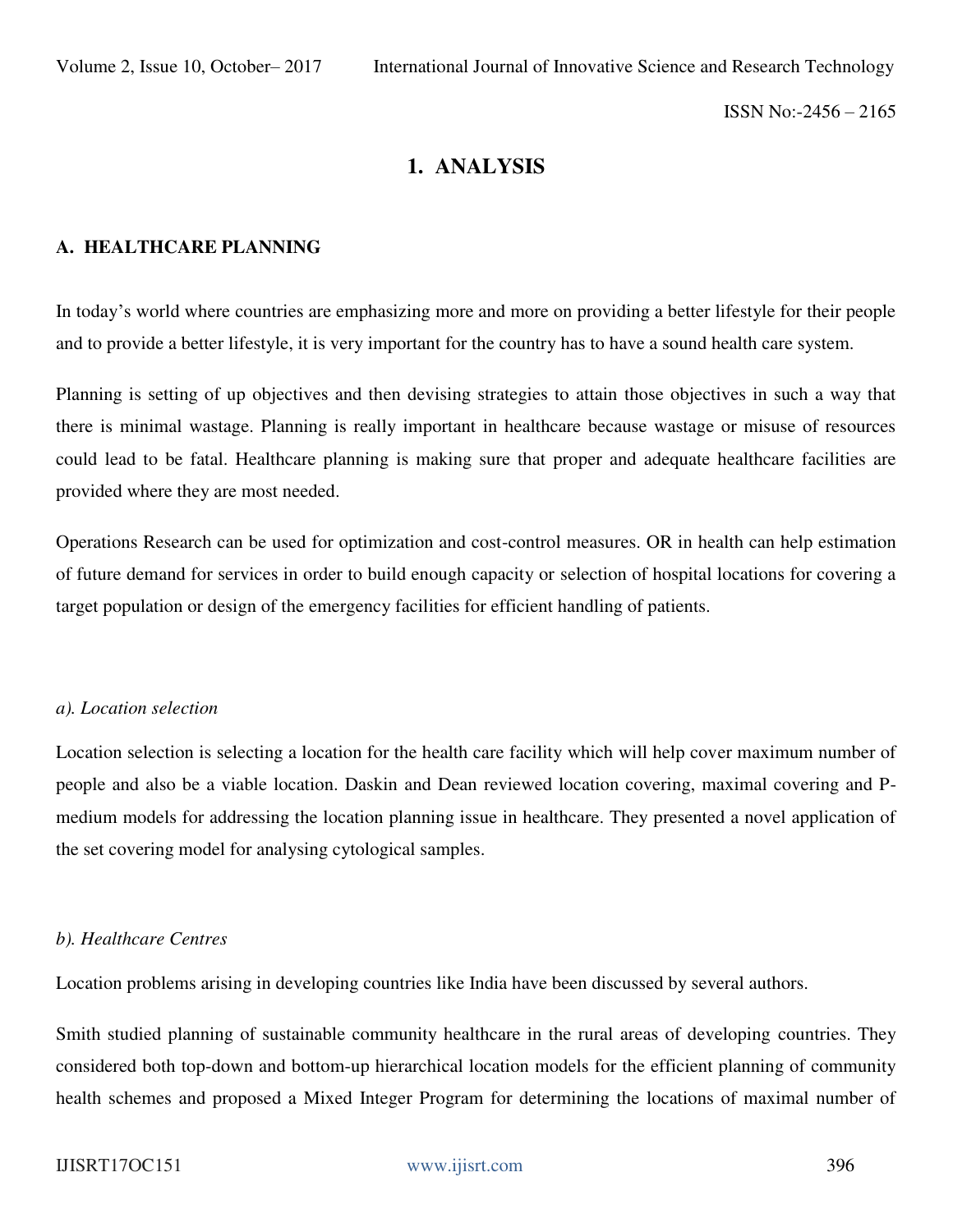sustainable facilities which can cover the maximum number of people.

Their integer-programming model is adequate for rural areas of under-developed countries where, during bad weather conditions, accessibility is diminished because of the lack of all-weather roads.

#### *c). Emergency vehicles*

It is really important that the emergency vehicles like ambulances are optimally used because if it isn't used in the best possible way then there are people's lives at stake. Because even the slightest time saved can help save someone's life. A few researchers have studied this problem using different methods.

The three objectives that measure the service levels are:

- 1. Maximisation of the population covered by one vehicle;
- 2. Maximisation of the population with backup coverage; and
- 3. Minimisation of the total travel distance from locations at a distance bigger than a pre-specified distance.

### *d). Demand Forecasting*

Demand forecasting is forecasting the future demand for a particular product or service. Accurate demand forecasting is really important in healthcare planning, its results providing the input to several optimisation problems. Forecasting methods can be qualitative or quantitative, researchers usually focus on quantitative analysis because it is more accurate than the qualitative method. However, the problem with that is that it requires good and historical data.

These are four common methods for forecasting demand for healthcare services: percent adjustment, 12-month moving average, trend line, and seasonality forecast. These four methods are all based upon the organization's recent historical demand. Healthcare financial managers who want to project demand for healthcare services in their facility should understand the advantages and disadvantages of each method and then select the method that will best meet the organization's needs.

They used data from daily patient arrivals at the emergency departments of three different hospitals and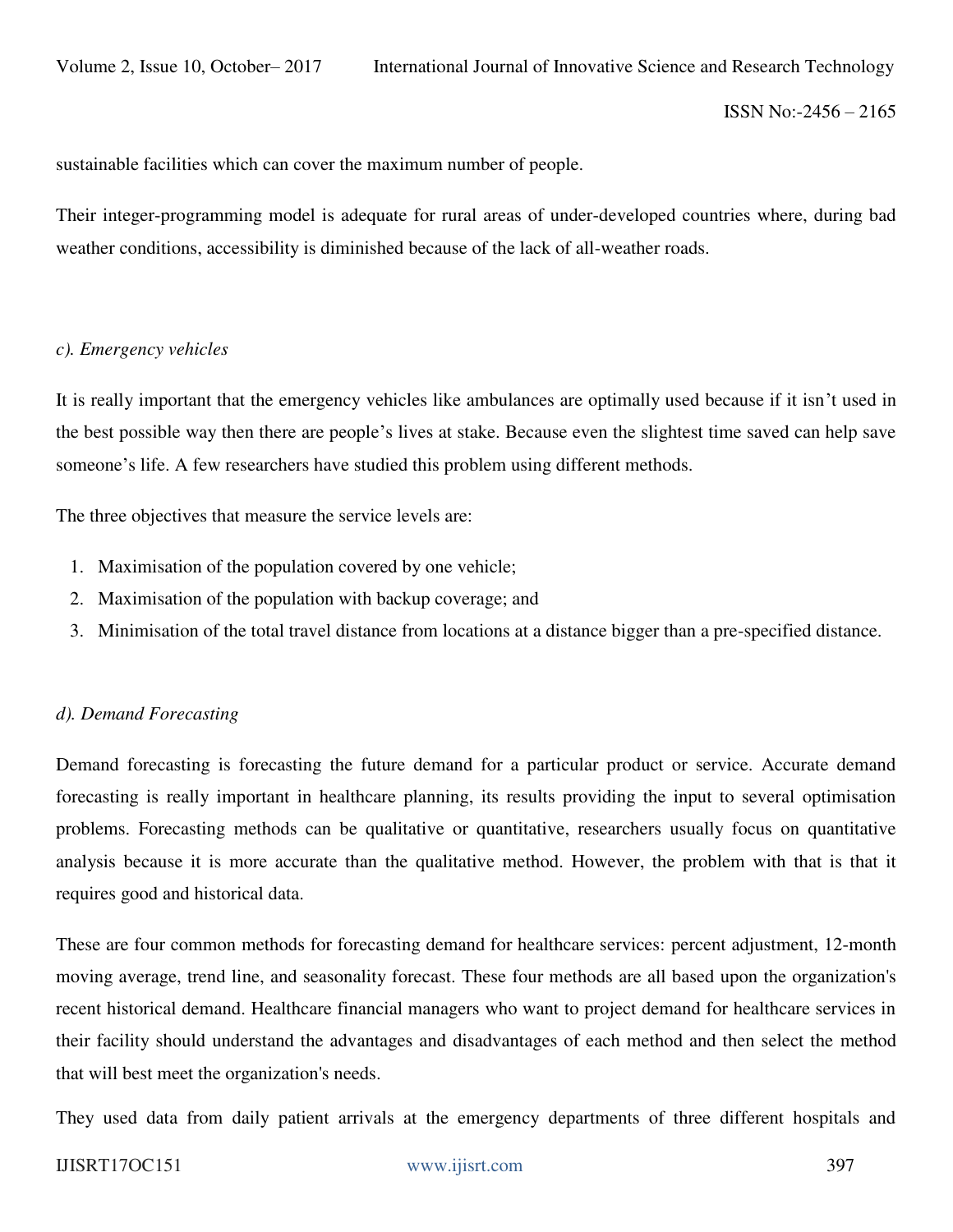considered the following methods: time series regression, exponential smoothing, seasonal autoregressive integrated moving average and artificial neural network models.

#### **B. HEALTHCARE MANAGEMENT & LOGISTICS**

The delicate nature of Healthcare sector demands and involves logistics in a variety of ways which involve maintenance of medicine stock levels and asset allocation. Logistics is the back bone of supply chain in hospitals and ensures smooth operations, procurement, and internal distribution and Information technology systems.

There have been many studies and discoveries are the logistics sector. Some of the contemporary studies have been discussed in the next paragraph:

In 2003 Swaminathan proposed a multi-objective optimization heuristic for apportioning rare drugs to centers, having considered proficiency, effectiveness and equity of the drug allocation process.

They particularly tended to enhancement of the flow between the central sterilisation departments and the Operating theatres by building up a cost minimisation model involving transportation and stock inventory. For this specific instance of problem, they utilized Dynamic Programming to discover a solution in polynomial time.

#### *e). Management and Manufacturing*

Several researchers have looked into manufacturing and management areas of healthcare. This section discusses a selected few:

The principal stage ascertains the number of patterns to be cut and the second stage finds the cutting arrangement. The problems were subject to request, availability of materials, regular as well as additional working hours and due date constraints.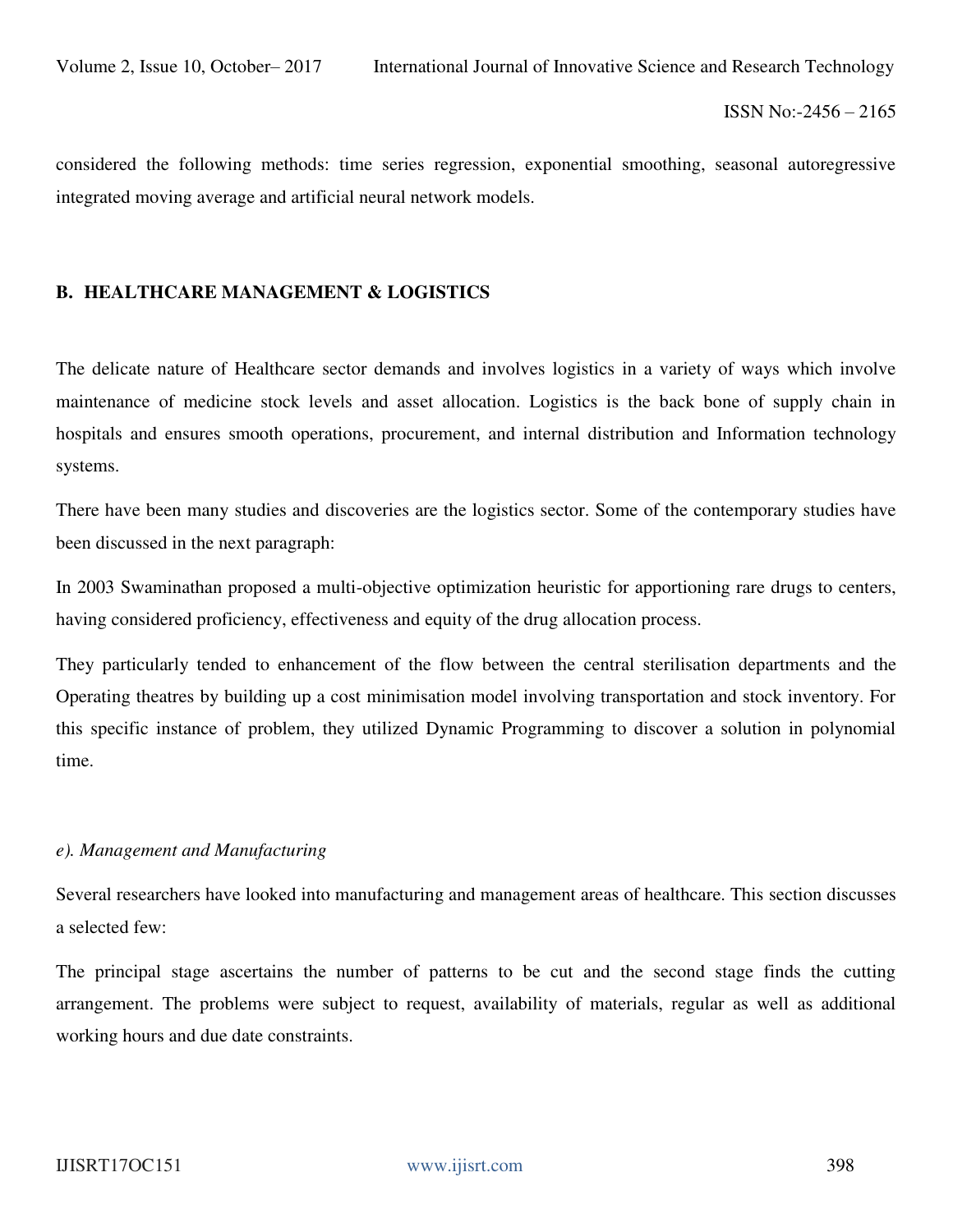They utilized two integer-programming models: one for taking care of the issue of minimising trim loss and the other for reducing the aggregate cost associated with material inputs, number of set-ups, work hours and overdue time.

They tended to five distinct targets: minimisation of death cases, minimisation of years of life lost, minimisation of occurrence, minimisation of prevalence, and minimisation of loss of quality of life.

Blood donation centre management policies, decisions and theories of perishable inventories are assessed in Prastacos (1984) and Nahmias (1982).

Patient scheduling, resource scheduling and logistics in healthcare are likely the most broadly referenced administration issues in customary OR diaries.

#### *f). Patient Scheduling*

An optimised patient– staff/patient– facilities schedule can prompt an impressive cost diminishment and an expansion in service quality.

The issue of scheduling patients for surgery at a hospital in Sweden given certain medicinal, monetary and time constraints is addressed by Persson and Persson (2009). To anticipate long lines, patients are permitted to be scheduled for surgery at different clinics as indicated by the Swedish health policy. They built up a hybrid simulation and integer programming approach for taking care of the issue.

Patient– staff scheduling is examined in Ogulata et al. (2008). They created progressive numerical models to produce the schedules and considered three sub-issues:

- (1) Selection of patients;
- (2) Assignment of patients to the staff; and
- (3) Scheduling of the patients for the duration of the day.

The targets are to expand the number of patients, to adjust the workloads of physiotherapists, and to limit waiting times of the patients on their treatment days. They tested their models with real-world data from hospitals.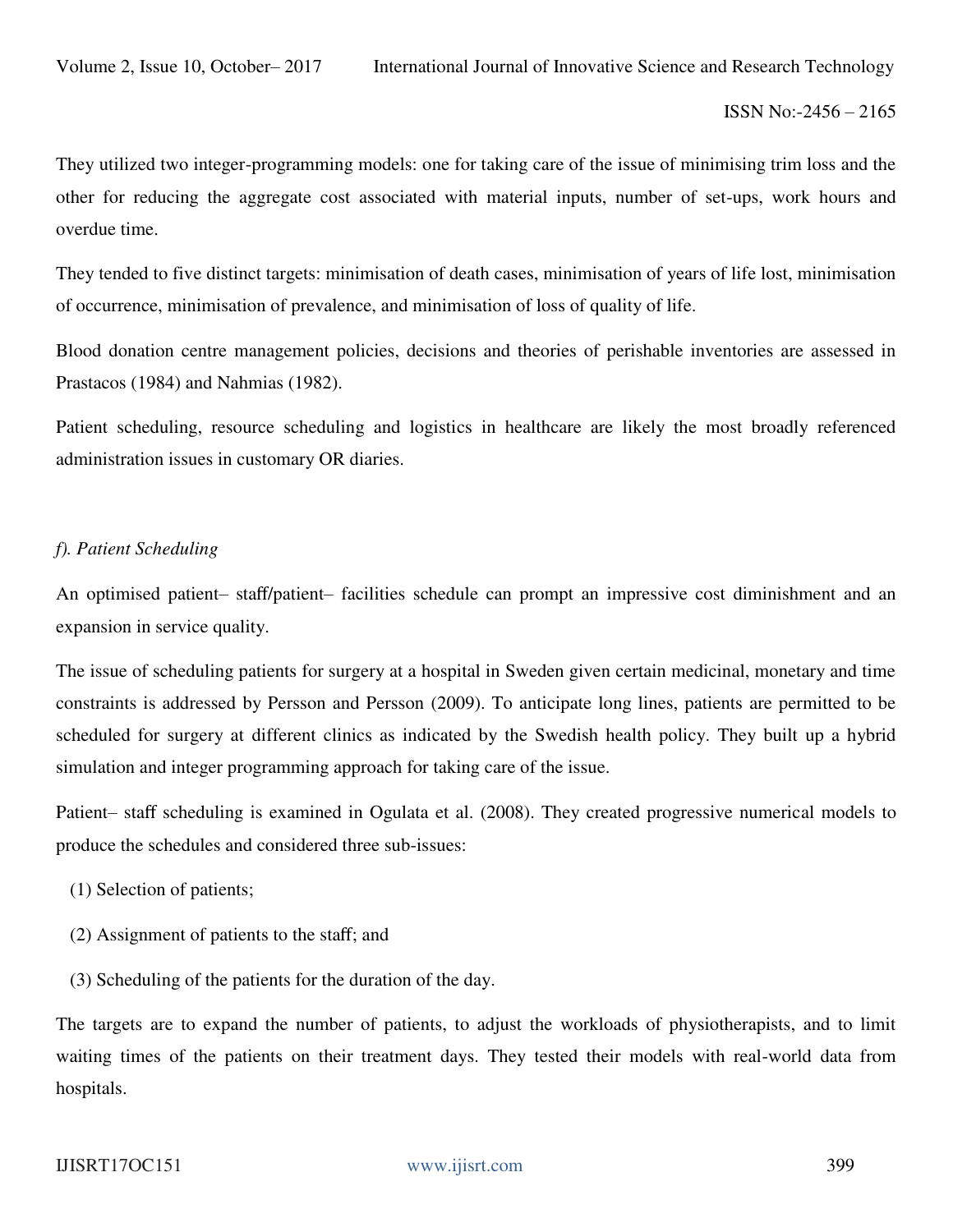Dynamic age of patient calendars, having varying needs, to general human healthcare facilities are displayed as a Markov decision process. The model is settled utilizing Approximate Dynamic Programming and the quality of solutions is broke down through recreation.

They enhanced existing multiclass, open queuing, arrange models and exhibited that parallelisation can for sure diminish the process durations for the patients requiring various diagnostic or treatment procedures. They compared the results with those obtained through simulation.

A Mixed Integer Program is utilized as a benchmark for approving the solution quality.

#### *g). Resource Scheduling*

It has been a dynamic territory of research in healthcare for expanding limit use, cost control measures and enhancing strategic and operational efficiencies of administrations and offices. Unique consideration has been given to nurse scheduling however a few different issues have additionally been addressed.

### *h). Operating Room and Physician Scheduling*

In spite of the fact that of much intrigue, the issue of scheduling doctors as well as working rooms in healthcare has not received as much consideration as nurse scheduling.

Their models can decide how much working room time every specialist should be assigned yet, much of the time, cannot give detailed information on the timing of the assignments.

Thus, heuristics in light of fractional branch-and-bound are used in Beaulieu et al. (2000) for scheduling doctors in crisis rooms to such an extent that the sum of penalties related with ''deviation'' constraints in minimized.

An Integer Programming model is produced in Santibanez et al. (2007) to schedule surgical blocks for every strength into working rooms, considering working room time accessibility and post-surgical resource constraints. The model was utilized by the doctor's facilities in a British Columbia Health Authority.

An Integer Programming model, together with Simulation, is likewise utilized for apportioning operating room capacity to specialties on a weekly basis. Minimisation of inpatients' cost (measured by their length of stay) is expected.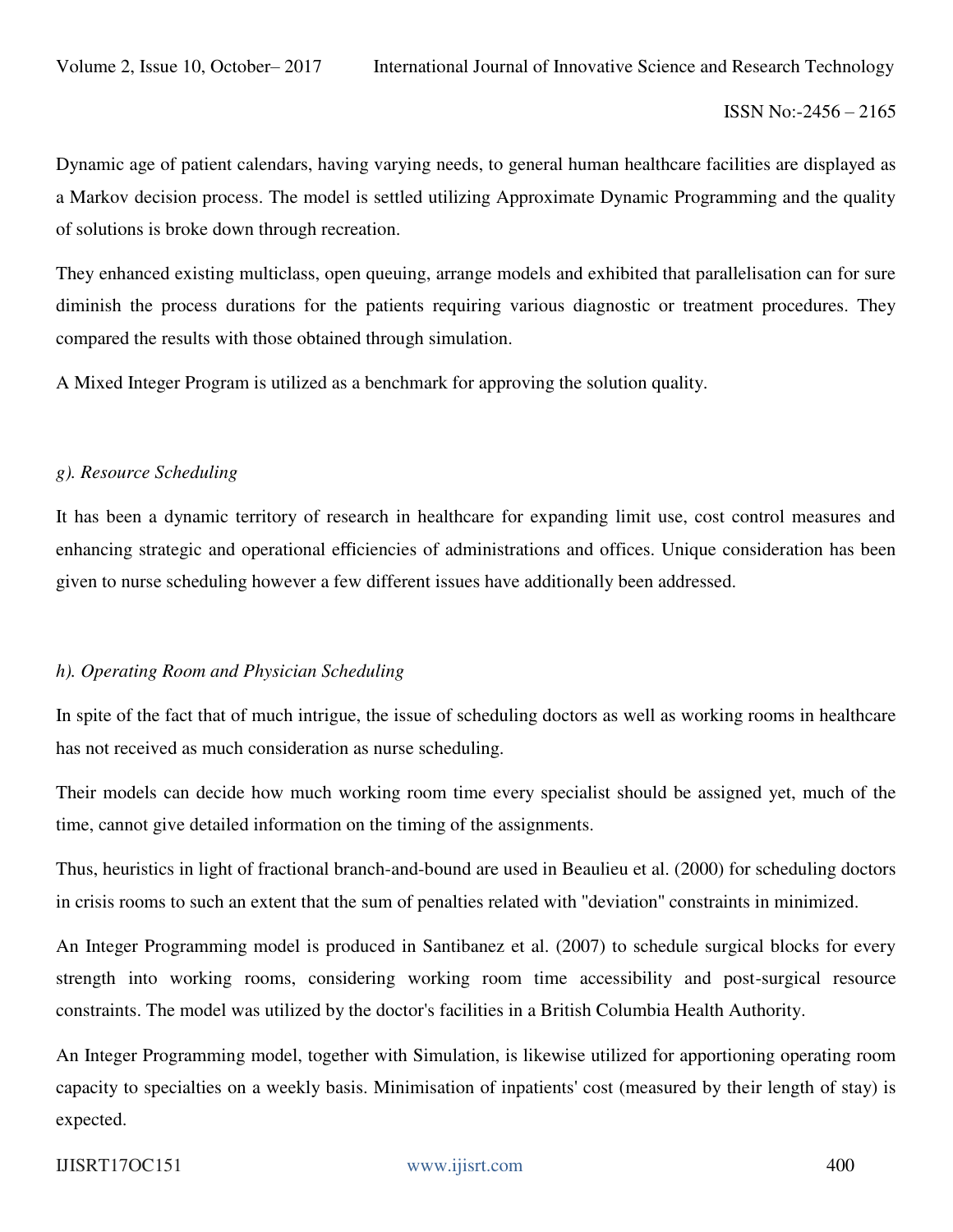The occupant on call scheduling issue is demonstrated as a Mixed Integer Program and understood by heuristic techniques that adventure the system structure inserted in the model.

Worries on bed inhabitance are reflected in work by Belien and Demeulemeester (2007). They tended to the issue of building surgery schedules with levelled resulting bed inhabitance and considered two sorts of constraints:

(1) Request limitations to guarantee that every specialist (or surgical gathering) acquires a specific number of working room, and

(2) Limit requirements to confine the accessible obstructs every day. Heuristics in view of blended Integer Programming and a metaheuristic are created to limit the normal aggregate bed shortage.

The timetable of crisis medicinal occupants is compelled by an extensive number of tenets: confines on number of consecutive work hours, number of day and nightshifts, inhabitant staffing prerequisites as indicated by rank levels for the day and night shifts, restrictions on the number of consecutive day and night shifts assigned, vacation periods, weekend time-off requests and a fair distribution of responsibilities among the residents.

#### *i). Others*

A few scientists have investigated assembling and administration regions of healthcare. This segment talks about a chose few. Aktin and Ozdemir (2009) built up a two-stage approach for coronary stent producing from a one-dimensional cutting stock issue.

The first arrange figures the quantity of examples to be cut and the second stage finds the cutting arrangement. The issues were liable to request, material accessibility, standard and in addition overtime working hours and due date constraints.

They utilized two integer programming models: one for taking care of the issue of limiting trim misfortune and the other for limiting the aggregate cost related with material input, number of set-ups, work hours and overdue time.

They tended to five different targets: minimisation of death cases, minimisation of years of life lost, minimisation of incidence, minimisation of prevalence, and minimisation of loss of quality of life.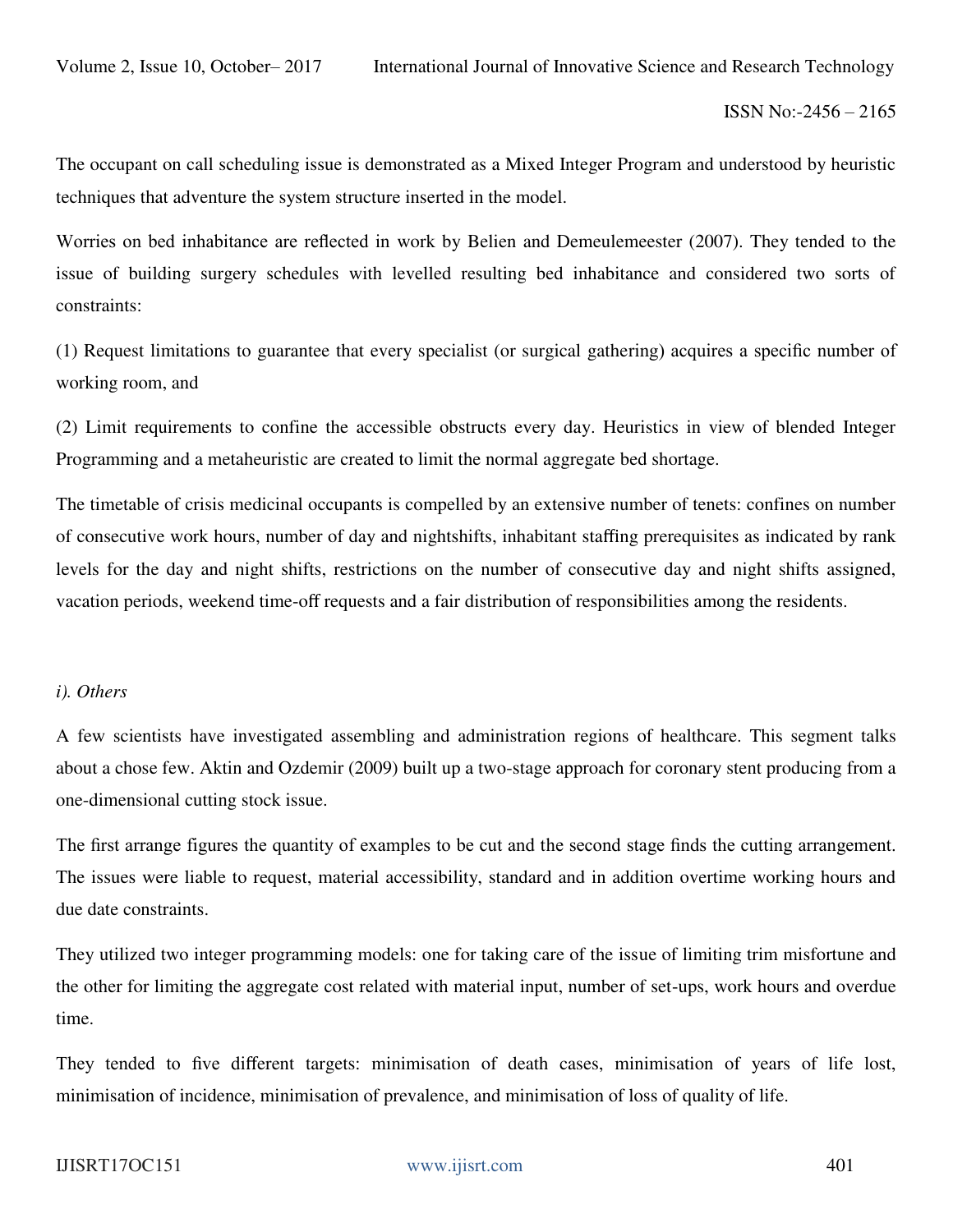They demonstrated that the blend of OR and Health Economics has a gigantic potential for giving viable data to the leaders.

#### **C. HEALTHCARE PRACTICE**

Apart from tending to other healthcare management aspects, OR specialists have made huge contribution to drug treatment planning, infectious disease prevention and control, pandemic preparedness, crisis response and organ donation.

#### *a). Disease Diagnosis*

A survey on the utilization of the Analytic Hierarchy Process to various issues in medical decision making is likewise given in Liberatore and Nydick (2008). They compressed 50 distinctive articles from seven categories: diagnosis, patient participation, therapy/treatment, organ transplantation, project and technology evaluation and selection, human resource planning and healthcare evaluation and policy.

They applied worldwide optimization and dynamical frameworks for anticipating epileptic seizures.

Bortfeld et al. (2008) addressed uncertainties in radiation therapy for cancer patients. They gave a robust optimization formulation of the problem that generalizes mathematical-programming formulations. They likewise examined extensive computational outcomes utilizing clinical information.

Paltiel et al. presented ''Asthma Policy Model'' as a Markov state-transition simulationto forecast asthma-related symptoms, acute exacerbations, quality-adjusted life expectancy,healthcare expenses and cost effectiveness. They gave extensive discussions of the results from simulation on a 10-year horizon.

 At last, coronary risk prediction is tended to by Alexe et al. The authors presented the Logical Analysis of Data and examined how it can be utilized for disease prediction.

#### *b). Treatment Planning*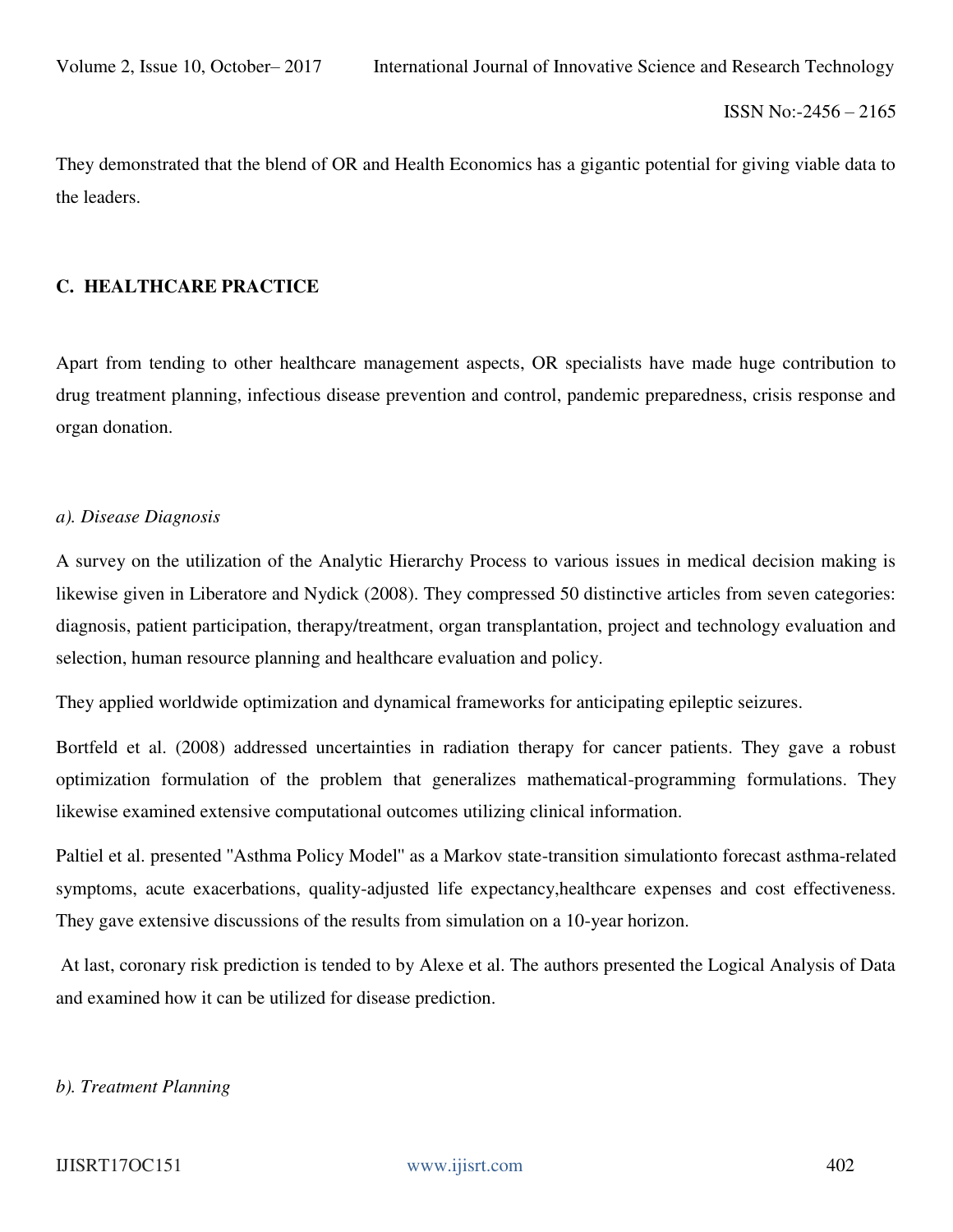Within Medical Therapeutics, an area that has been getting special attention is radiation treatment. Still, several other areas of planning and intervention have been the subject of study as reflected in the papers by Paltiel et al., Lee et al. and Zenios.

As of late, Holder gave a comprehensive discussion of linear- and non-linear programming models for Intensity Modulated Radiotherapy Treatment (IMRT). Moreover, Ehrgott et al. (2008) gave an extensive survey of the optimization models, techniques and theories concerning IMRT plan.

The issues are described in quadratic, linear, piece-wise linear and non-linear formulations. The authors gave details on how to generate practical solutions and discussed several optimization tools and programming environments.

Minimisation of aggregate treatment time in cancer radiotherapy utilizing multileaf collimators was studied by Wake et al. The approach considers a Mixed Integer Program that happens to be a modification of a cuttingstock problem formulation.

### **D. SPECIALIZED AND PREVENTIVE HEALTHCARE**

#### *a). Organ Donation and Transplant*

Most research work on organ transplantation focuses on policies for allocating donated organs to the waiting patients, liver and especially kidney transplants being the most monitored problems.

- Segev et al. (2005) presented a software solution for optimising kidney pair donation based on maximum edge-weight matching algorithm. A graph is constructed by the algorithm in which each node is an incompatible donor–recipient pair and each edge is a potential match between the two connecting nodes. By entering the blood type, antibody and antigen information for each pair of nodes, the graph can be constructed.
- Alagoz et al. (2004) had taken up analysis of liver transplants. A study was conducted on how to optimally time liver transplant to maximise the patient's total reward. It suggested that most research work on the optimal allocation of organs are focused on designing an optimal allocation system.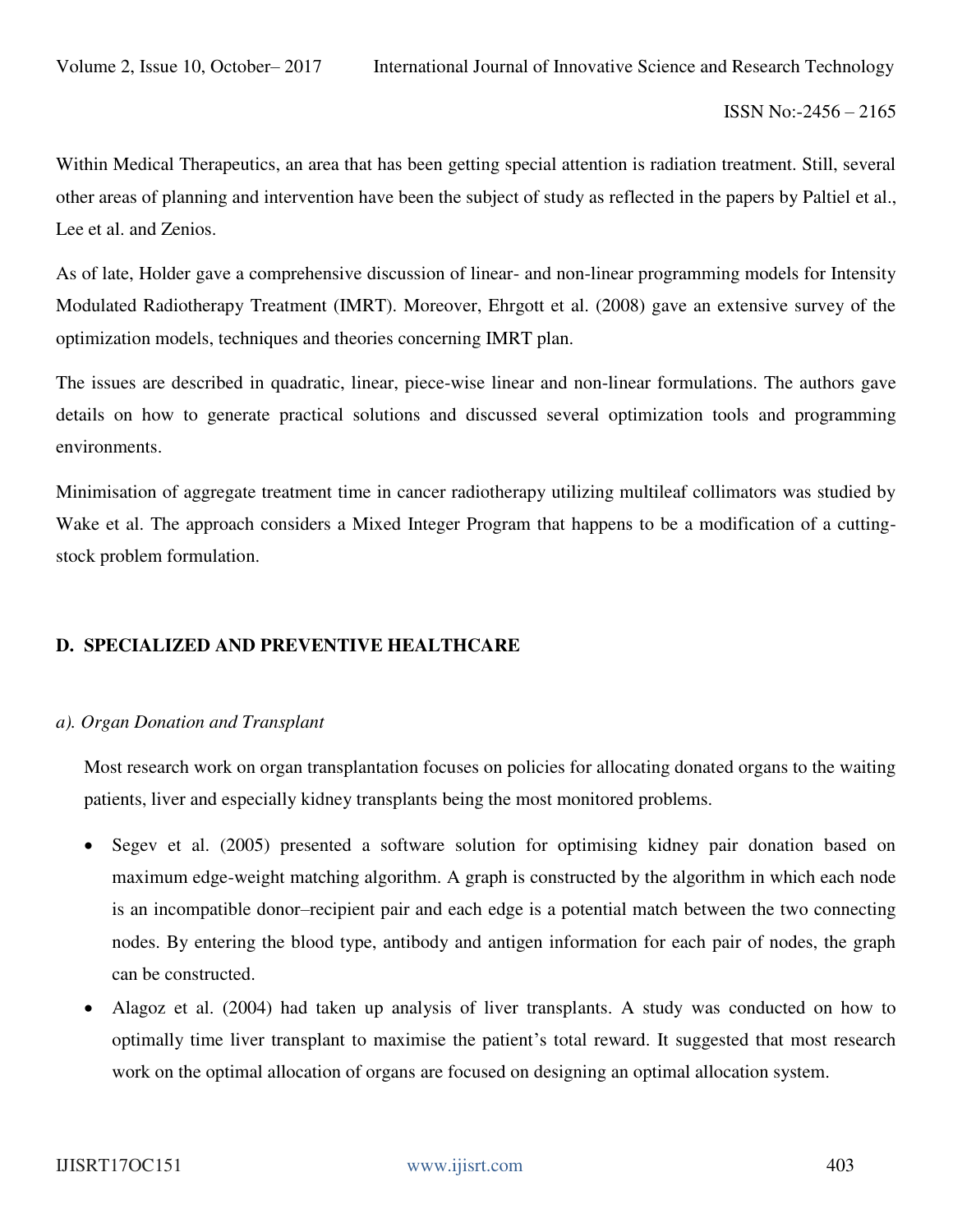A biologically based discrete-event simulation to test changes in allocation policies for liver diseases was designed by Shechter et al. (2005).

### *b). Prevention of Diseases*

- Optimisation problems related to the prevention of diseases concern mostly vaccine selection. Sewell and Jacobson (2003) developed the vaccine selection algorithm to cover the entire immunisation schedule. They developed an integer-programming model to assess the economic premium that exists in having combination vaccines available.
- Hall et al. (2008) addressed a vaccine formulary problem for generic childhood immunisation schedules. An integer-programming model was formulated to find the most number of vaccines that can be administered without extra-immunisation. To solve the model, an exact Dynamic Programming algorithm along with a random heuristic for the integer-programming model is developed.
- An annual vaccine-strains selection problem was formulated as a stochastic dynamic program by Wu et al. (2005). The theory of shape space that maps each vaccine and epidemic strain to a point of a multidimensional space was used
- For HIV prevention, a resource allocation problem was addressed. A linear-programming model for improving on past allocation strategies was developed. Brandeau et al. (2003) used non-linear optimisation techniques along with epidemic modelling to determine the optimal allocation of limited resources for epidemic control in multiple, non-interacting populations.
- A Markov model of costs, quality of life and survival associated with a HIV-screening programme to analyse gains and effectiveness of screening for HIV during the highly active antiretroviral therapy was used. Prediction of future patient numbers as well as associated cost of healthcare at different AIDS clinics in India was estimated by using simulation.
- Partner notification along with contract tracing can prove to be of a great help with the view to control infectious disease spread, in the same time determining the optimal level of investment required is challenging. Armbruster and Brandeau (2007) presented a simulation-based methodology to evaluate cost the and effectiveness of different levels of contact tracing.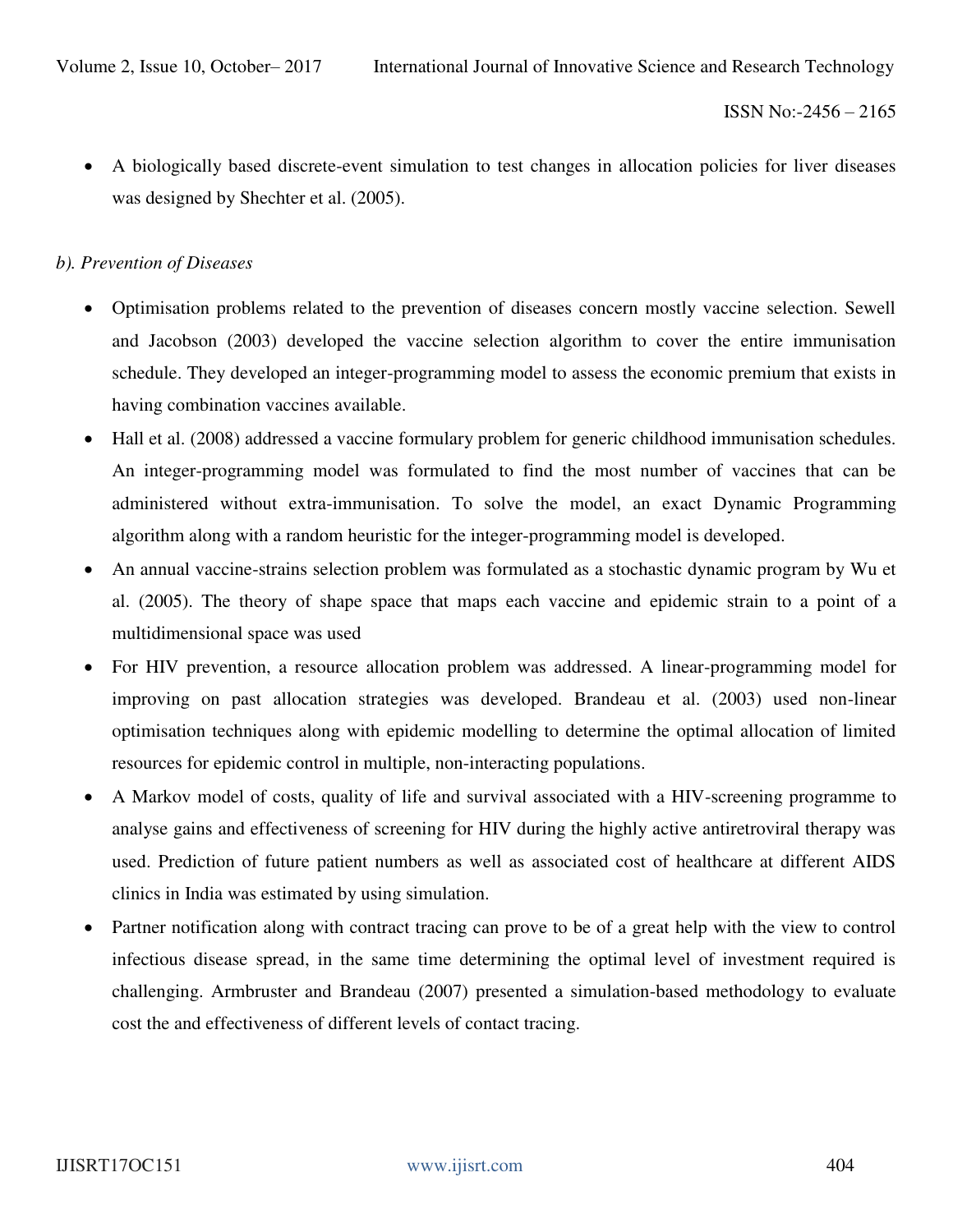# **2. CONCLUSION AND RECOMMENDATIONS**

Amid the most recent decade, OR research groups have turned out to be progressively more keen on handling various testing issues in medicinal services. By tending to the fundamental streamlining issues, both deterministic and non-deterministic models have been utilized to catch this present reality needs and give a methodical system to examination and assessment. Numerous new issues have been illuminated and many already referred to ''best'' arrangements and in addition arrangement systems have been made strides. They helped impressively to enhance arranging, conveyance and administration of social insurance administrations.

Recreation and related non-deterministic research in OR cover around 15% of the current distributions in medicinal services applications. Scientists have tendepideed to for the most part the improvement issues related with hospital admission, hospital services, patient recovery, resource planning, facility utilization, logistics, supply-chain coordination, vaccination, bioterrorism and emergency response.

The dominant part of current productions in the deterministic side of OR include scientific programming models and address an extensive variety of arrangement strategies including column- generation, shadow pricing, primal-dual, branch-and-cut, branch-and-bound and interior-point methods.

Dynamic programming models have been used for surgery and emergency room scheduling, vaccine formulary, as well as capacity planning. Key application areas include: treatment selection and radiotherapy treatment planning, emergency-related resource/budget allocation, location planning for medical services, staff and shift scheduling, and epidemic modelling.

An intriguing developing range investigate includes consolidating unique OR philosophies for taking care of certain unpredictable classes of issues in social insurance. Neural Networks have been utilized as a part of a linear programming model for improving radiotherapy planning. Stimulated Strengthening has likewise been utilized as a heuristic optimization approach for radiotherapy planning and arrangement.

Another region of research investigated strategies that have been effectively utilized as a part of certain application spaces and analysed whether such systems are likewise reasonable for healthcare services and have made parallels with the defence segment. Practices and systems effectively utilized as a part of the assembling division (Lean manufacturing, Six Sigma, Theory of constrains).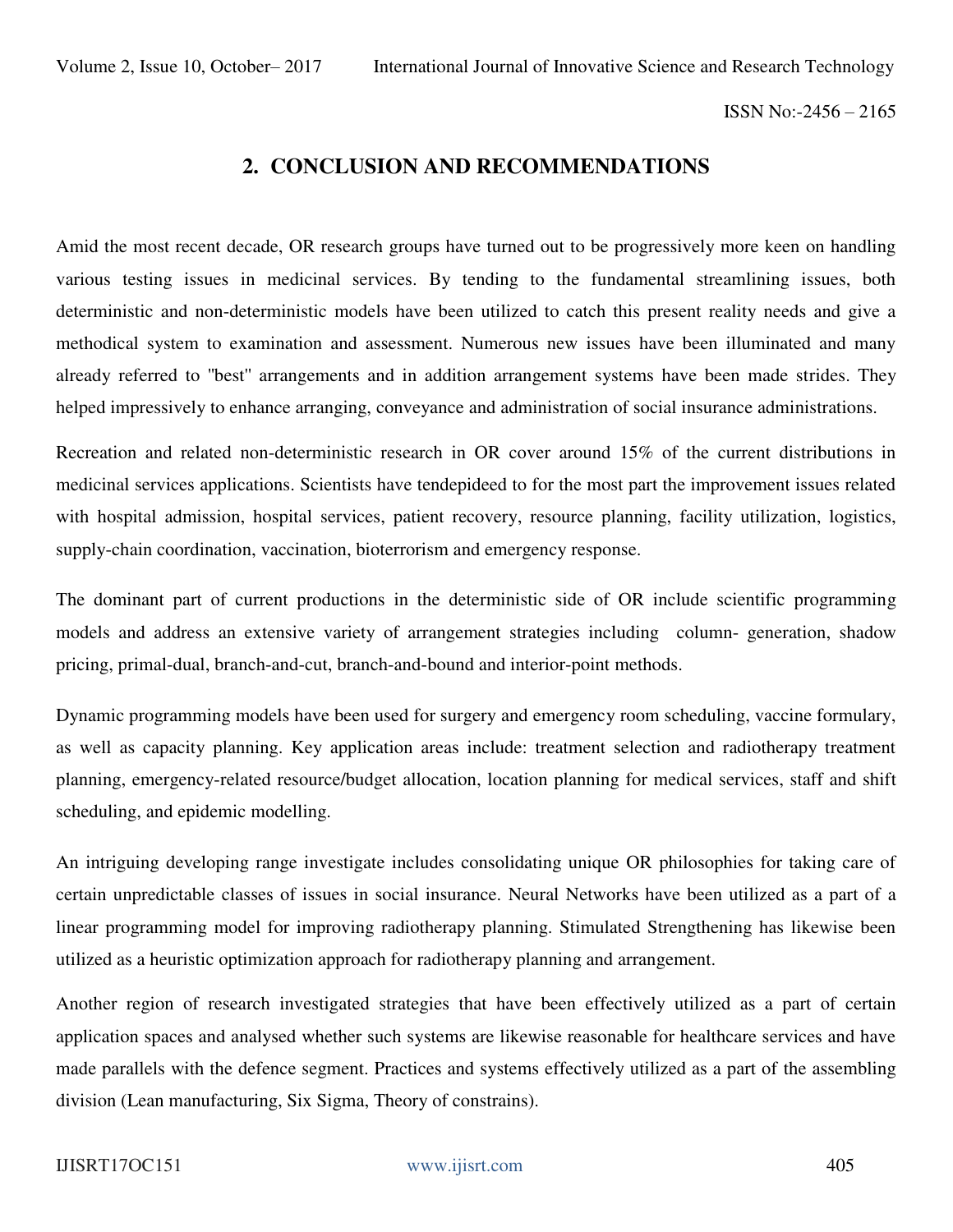Considerably less work seems to have been completed with conceivably promising methodologies, for example, scenario planning, robust optimization and reliability modelling. In particular, adaptability and reliability are vital for healthcare delivery systems to perform well despite capacity limitations or closure of facilities.

Handling the extensive variety of optimization issues in medicinal services will absolutely require a lot of research work and can prove to be a major challenge. Distinguishing the optimization issues and catching significant parameters in numerical models can be a hard task. Finding and capturing relevant arrangement strategies or figuring new approach for unravelling solutions to the models can be tricky. Despite the fact that OR analysts have just managed numerous new issues and methodologies of solutions, much still stays to be explored and fathomed in this huge, and additionally, complex issue area.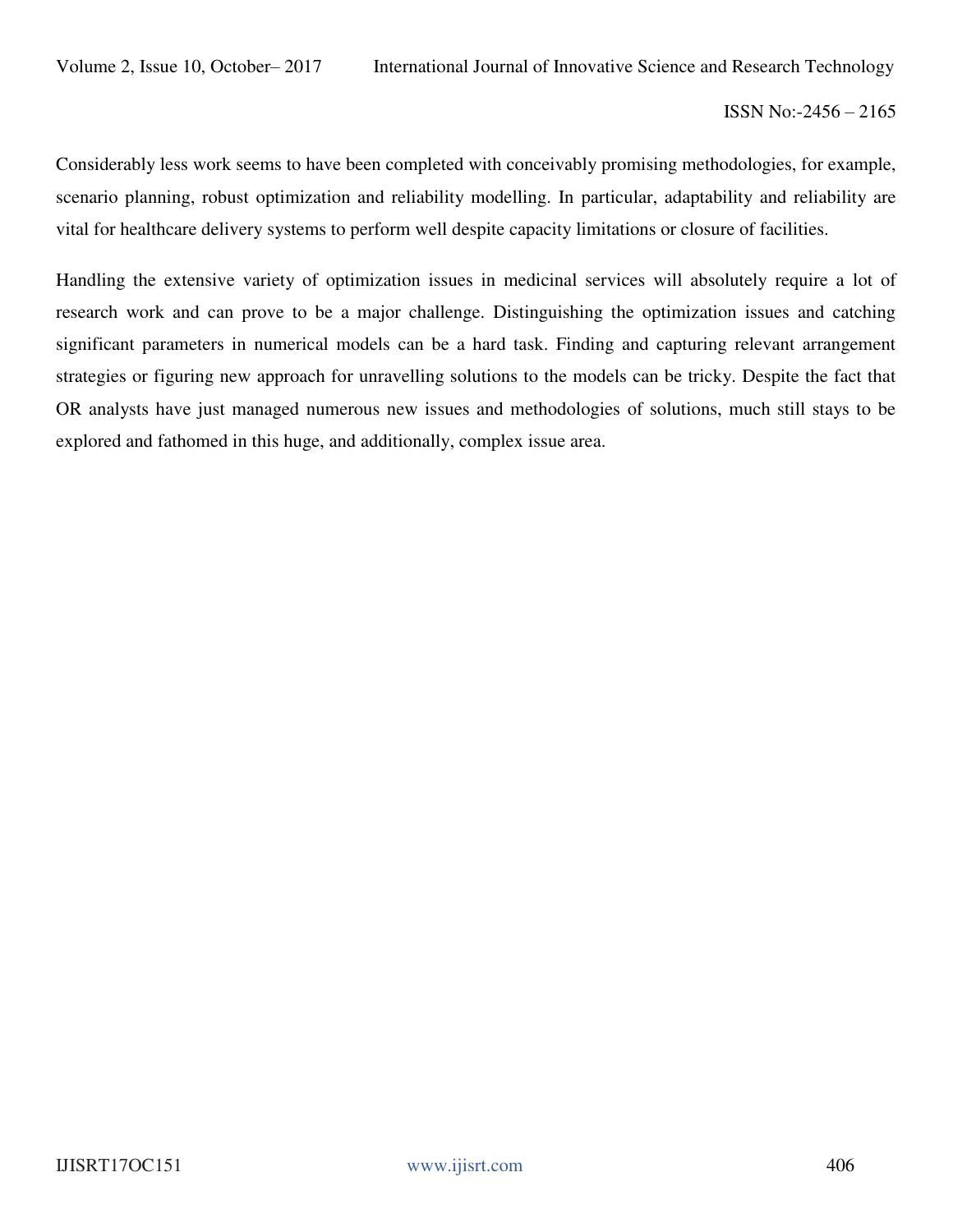# **BIBLIOGRAPHY/ WEBLIOGRAPHY/ REFERENCES**

A few of the references have been mentioned along with the analysis; the others are the following-

Main References:

- *Survey-*Operations research in healthcare(article on ResearchGate.com) International Transactions in Operational Research, January 2010.
- *Book-* Operations Research and Health Care (a handbook of methods and applications); Edited by-Margaret L. Brandeau, Francois Sainfort, William P. Pierskalla. Kluwer's International Series.
- *Website-* [www.ispor.org/t](http://www.ispor.org/)askforces/Operations-Research-in--healthcare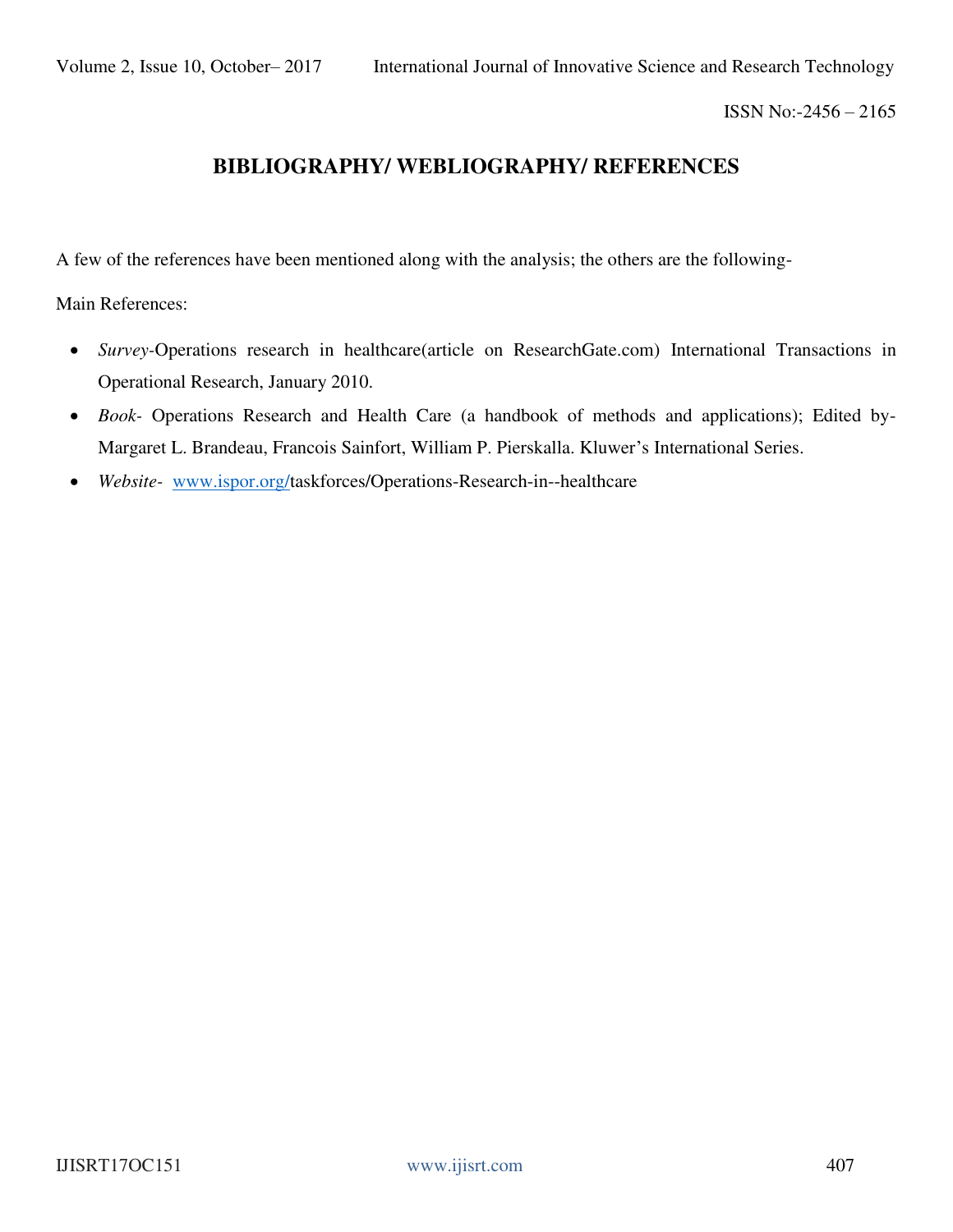### **APPENDIX**

- [1].Aaby, K., Herrmann, J.W., Jordan, C.S., Treadwell, M., Wood, K., 2006b. Montgomery County's public health service uses operations research to plan emergency mass dispensing and vaccination clinics. Interfaces 36, 6, 569–579.
- [2].Ahn, J.-H., Hornberger, J.C., 1996. Involving patients in the cadaveric kidney transplant allocation process: A decisiontheoretic perspective. Management Science 42, 5, 629–641.
- [3].Aickelin, U., Dowsland, K.A., 2004. An indirect genetic algorithm for a nurse-scheduling problem. Computers & Operations Research 31, 5, 761–778.
- [4].Aktin, T., Ozdemir, R.G., 2009. An integrated approach to the one-dimensional cutting stock problem in coronary stent manufacturing. European Journal of Operational Research 196, 737–743.
- [5].Alagoz, O., Maillart, L.M., Schaefer, A.J., Roberts, M.S., 2004. The optimal timing of living-donor liver trans plantation. Management Science 50, 10, 1420–1430.
- [6].Bard, J.F., Purnomo, H.W., 2005a. A column generation-based approach to solve the preference scheduling problem for nurses with downgrading. Socio-Economic Planning Sciences 39, 3, 193–213.
- [7].Beaulieu, H., Ferland, J., Gendron, B., Michelon, P., 2000. A mathematical programming approach for scheduling physicians in the emergency room. Health Care Management Science 3, 3, 193–200.
- [8].Berrada, I., Ferland, J.A., Michelon, P., 1996. A multi-objective approach to nurse scheduling with both hard and soft constraints. Socio-Economic Planning Sciences 30, 3, 183–193.
- [9].Biro, P., Cechlarova, K., 2007. Inapproximability of the kidney exchange problem. Information Processing Letters 101,5, 199–202.
- [10]. Carter,M.W., Lapierre, S.D., 2001. Scheduling emergency room physicians. Health Care Management Science 4, 347–360.
- [11]. Chick, S.E., Mamani, H., Simchi-Levi, D., 2008. Supply chain coordination and influenza vaccination. Operations Research 56, 6, 1493–1506.
- [12]. Doerner, K.F., Reimann, M. (Guest eds), 2007. Computers & Operations Research. Special Issue on Logistics of Health Care Management 34, 3.
- [13]. Guinet, A., Chaabane, S., 2003. Operating theatre planning. International Journal of Production Economics 85, 1, 69–81.